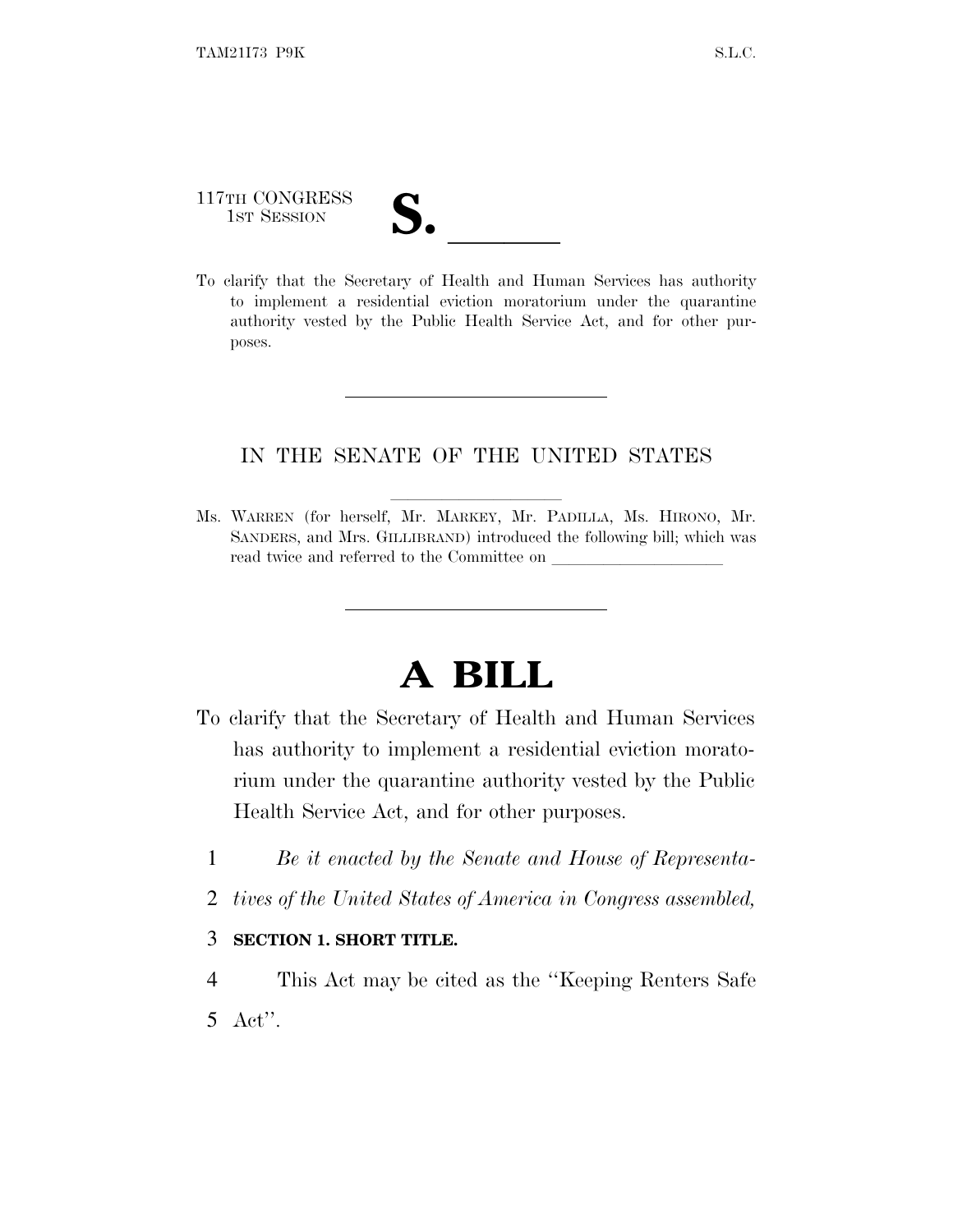$\mathfrak{D}$ 

## **SEC. 2. CLARIFICATION HHS HAS AUTHORITY FOR RESI- DENTIAL EVICTION MORATORIA.** Section 361 of the Public Health Service Act (42 U.S.C. 264) is amended— (1) by redesignating subsection (e) as sub- section (f); and (2) by inserting after subsection (d) the fol- lowing: ''(e) Consistent with the standard described in sub-section (a), regulations under this section may implement,

 maintain, or extend a residential eviction moratorium.''. **SEC. 3. COVID–19 EVICTION MORATORIUM.**

 (a) I<sup>N</sup> GENERAL.—The Secretary of Health and Human Services shall implement a national residential eviction moratorium under section 361 of the Public Health Service Act (42 U.S.C. 264) to reduce the intro- duction, transmission, and spread of COVID–19 and oth- erwise address the public health emergency declared under section 319 of the such Act (42 U.S.C. 247d) with respect to COVID–19.

 (b) APPLICABILITY.—The moratorium under sub-section (a) shall—

 (1) be automatic, without requiring individuals to apply for coverage; and

 (2) apply to all residential eviction filings, hear-ings, judgments, and execution of judgments, except